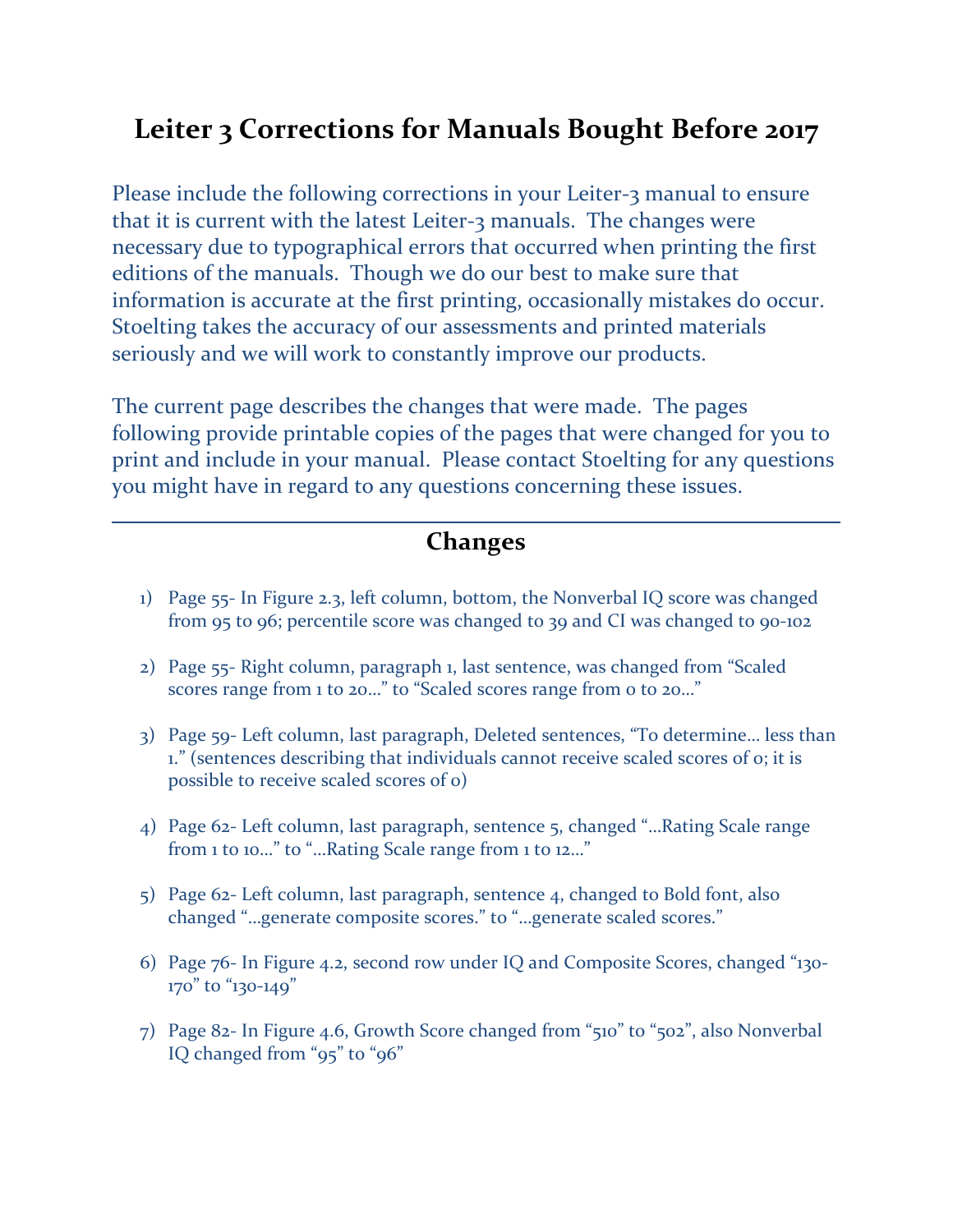- 8) Page 98- In Figure Amanda's Leiter 3 Scores, changed Nonverbal IQ from "78" to "69"
- 9) Page 99- In Figure Max's Cognitive Profile Score, changed Nonverbal IQ from "79" to "70"
- 10) Page 100- In Figure Randy's Cognitive Profile Scores, changed Nonverbal IQ from "85" to "78"; change Figure Ground Raw Score from "19" to "21"; change Figure Ground Scaled Score from "4" to "6"

**P** 630.860.9700 **F** 630-860-9775 **E** [BSyzdek@StoeltingCo.com](mailto:BSyzdek@StoeltingCo.com) 620 Wheat Lane | Wood Dale, IL, USA 60191

\_\_\_\_\_\_\_\_\_\_\_\_\_\_\_\_\_\_\_\_\_\_\_\_\_\_\_\_\_\_\_\_\_\_\_\_\_\_\_\_\_\_\_\_\_\_\_\_\_\_\_\_\_\_\_\_\_\_\_\_\_\_\_\_\_\_\_\_\_\_\_\_\_\_\_\_\_\_\_\_\_\_\_\_\_

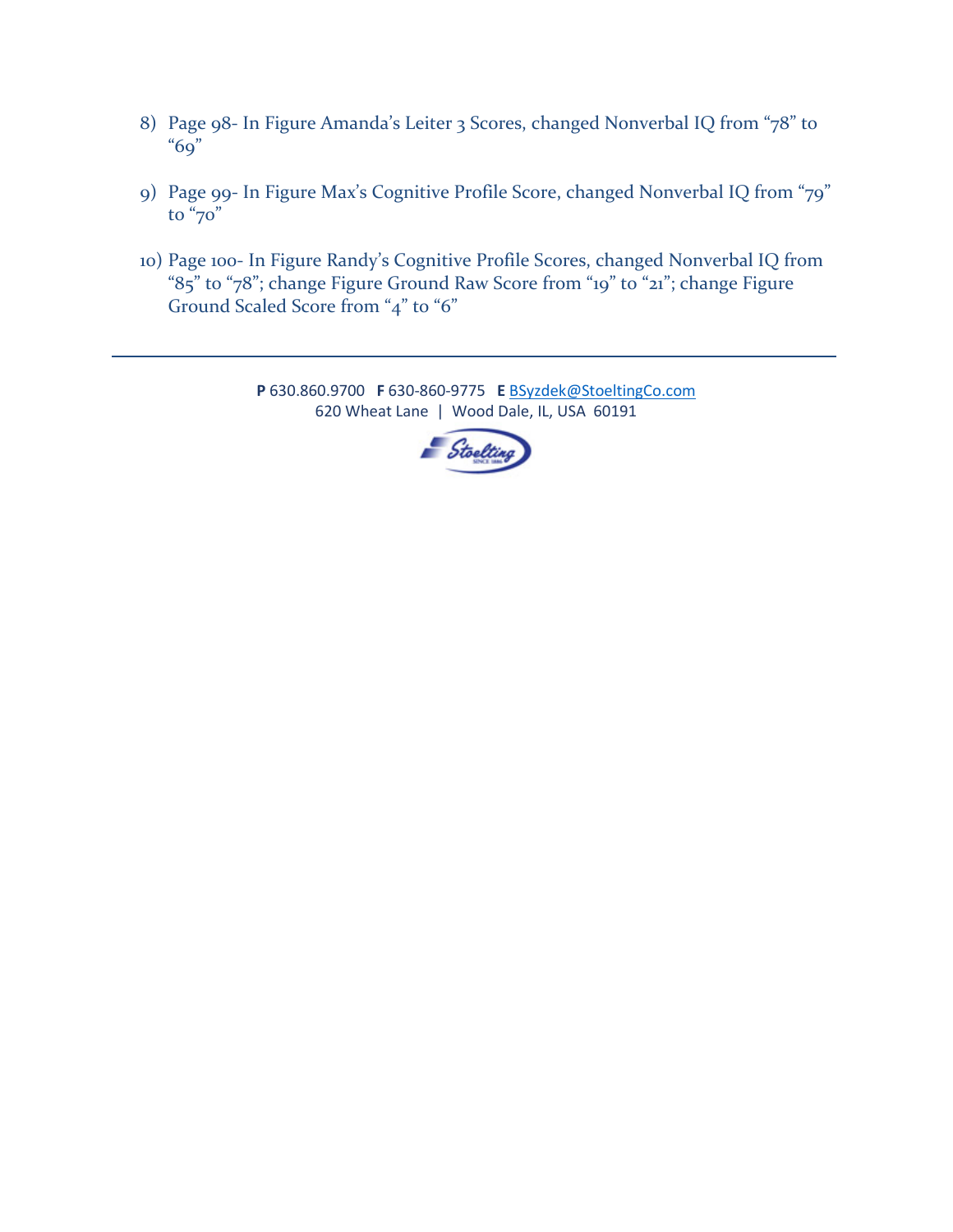

Twosubtestshaveslightlymoreinvolvedrulesfor obtaining subtest raw scores. For Attention Sustained, the raw score is equal to the total number of targets correctly marked, minus the total number of errors the person has on the AS Booklet. For Attention Divided, the raw score is equal to the total number ofcardsthepersonslappedcorrectly,aswellas the number of correctly placed foam pieces.

The availability of very easy Teaching Trial items for each age group should assist examiners in identifying peoplewhodo(ordonot)understandthenatureand the expectations of a subtest. Also, the Teaching Trial items (where as many as three trials are allowed) are very useful in providing some degree of measurement ora"basal"forpeoplewithcognitivedelays.Since some people may have difficulty with the teaching items, it is not uncommon for a person to initially provide two or more responses. Use the following principles for scoring of such multiple responses:

- If the person intends a response to replace a previous one, the earlier response is ignored and the later one is scored.
- If the person gives both a correct and an incorrect answer to a question, you should use gestures to which one is intended.

### **Subtest Scaled Scores**

The total raw score for each of the Leiter-3 subtests istypicallythesumofthecorrectresponses marked on the Record Form. For each subtest, thedistributionofrawscores,ateachage,was converted to normalized scaled scores with a mean of10andastandarddeviationof3.Scaledscores range from 0 to 20 and are commonly used in the subtest profiles of intellectual ability tests.

Tables in Appendix A (for the Cognitive subtests), Appendix B (for the Attention and Memory subtests), or Appendix C (for the Attention/ Memory Special Supplemental scores) present the scaled score equivalents of raw scores by age group.Agegroupsareinthefollowingintervals:

| Age in Years | <b>Interval for Norms</b> |  |  |
|--------------|---------------------------|--|--|
| $3 - 10$     | 2-month intervals         |  |  |
| $11 - 15$    | 5-month intervals         |  |  |
| 16-19        | 1-year intervals          |  |  |
| $20 - 29$    | 5-year intervals          |  |  |
| $30 - 70 +$  | 10-year intervals         |  |  |

Toconvertrawscorestoscaledscoresforeachof the 10 subtests, transfer the raw score totals for each subtest on the Record Form to the appropriatelymarkedcolumnonthefrontoftheRecordForm.(see Figure 2.3). Next, locate the appropriate age group

|                                    |                      | <b>Cognitive Subtests (All Ages)</b>         |                   |                                             |                                              |                      |                     | <b>Attention/Memory Battery (All Ages)</b> |                                              |                                              |
|------------------------------------|----------------------|----------------------------------------------|-------------------|---------------------------------------------|----------------------------------------------|----------------------|---------------------|--------------------------------------------|----------------------------------------------|----------------------------------------------|
| <b>Subtests</b>                    |                      |                                              | <b>Raw Score</b>  | <b>Scaled Score</b><br>(see Appendix A)     | <b>Subtests</b>                              |                      | Raw<br><b>Score</b> | <b>Scaled</b><br>Score                     | Nonverbal<br><b>Memory</b><br>(Scaled Score) | Processing<br><b>Speed</b><br>(Scaled Score) |
| Figure Ground (FG)                 |                      |                                              | 26                | 10                                          |                                              |                      |                     | (see App. B)                               | (see Appendix B)                             | (see Appendix B)                             |
| Form Completion (FC)               |                      |                                              | 29                | 9                                           | <b>Attention Sustained (AS)</b>              |                      | 131                 | 8                                          |                                              |                                              |
|                                    |                      |                                              |                   |                                             | Forward Memory (FM)                          |                      | 22                  | 10                                         | 10                                           |                                              |
| Classification/                    |                      |                                              | 25                | 11                                          | Reverse Memory (RM)                          |                      | 13                  | 9                                          | 9                                            |                                              |
| Analogies (CA)                     |                      |                                              |                   |                                             | Nonverbal Stroop                             |                      | 19                  | 8                                          |                                              | 8                                            |
| Sequential Order (SO)              |                      |                                              | 29                | 8                                           | Incongruent Correct (NSic)                   |                      |                     |                                            |                                              |                                              |
|                                    |                      |                                              |                   |                                             | Nonverbal Stroop<br>Congruent Correct (NScc) |                      | 31                  | 10                                         |                                              |                                              |
| Visual Patterns (VP)<br>(Optional) |                      |                                              |                   |                                             | Nonverbal Stroop Effect (NSeff)              |                      | 12                  | 12                                         |                                              |                                              |
| <b>Sum of 4 Scaled Scores</b>      |                      |                                              |                   | 38                                          | <b>Sum of Scaled Scores</b>                  |                      |                     |                                            | 19                                           | 16                                           |
|                                    |                      |                                              |                   |                                             | <b>Attention/Memory</b>                      | Sum of               |                     | Composite                                  |                                              | % Confidence                                 |
| Cognitive                          | Sum of 4             | Nonverbal IQ/                                | <b>Percentile</b> | % Confidence                                | Composite                                    | <b>Scaled Scores</b> |                     | Score<br>(see Appendix D.2)                | <b>Percentile</b><br>(see Appendix F)        | <b>Interval Range</b><br>(see Appendix D.3)  |
| Composite                          | <b>Scaled Scores</b> | <b>Composite Score</b><br>(see Appendix D.1) | (see Appendix F)  | <b>Interval Range</b><br>(see Appendix D.3) | Nonverbal Memory                             | 19                   |                     | 97                                         | 42                                           | 87–107                                       |
| Nonverbal IQ                       | 38                   | 96                                           | 39                | $90 - 102$                                  | Processing Speed                             | 16                   |                     | 90                                         | 25                                           | $82 - 96$                                    |

### **FIGURE 2.3: Score Conversion of Subtests**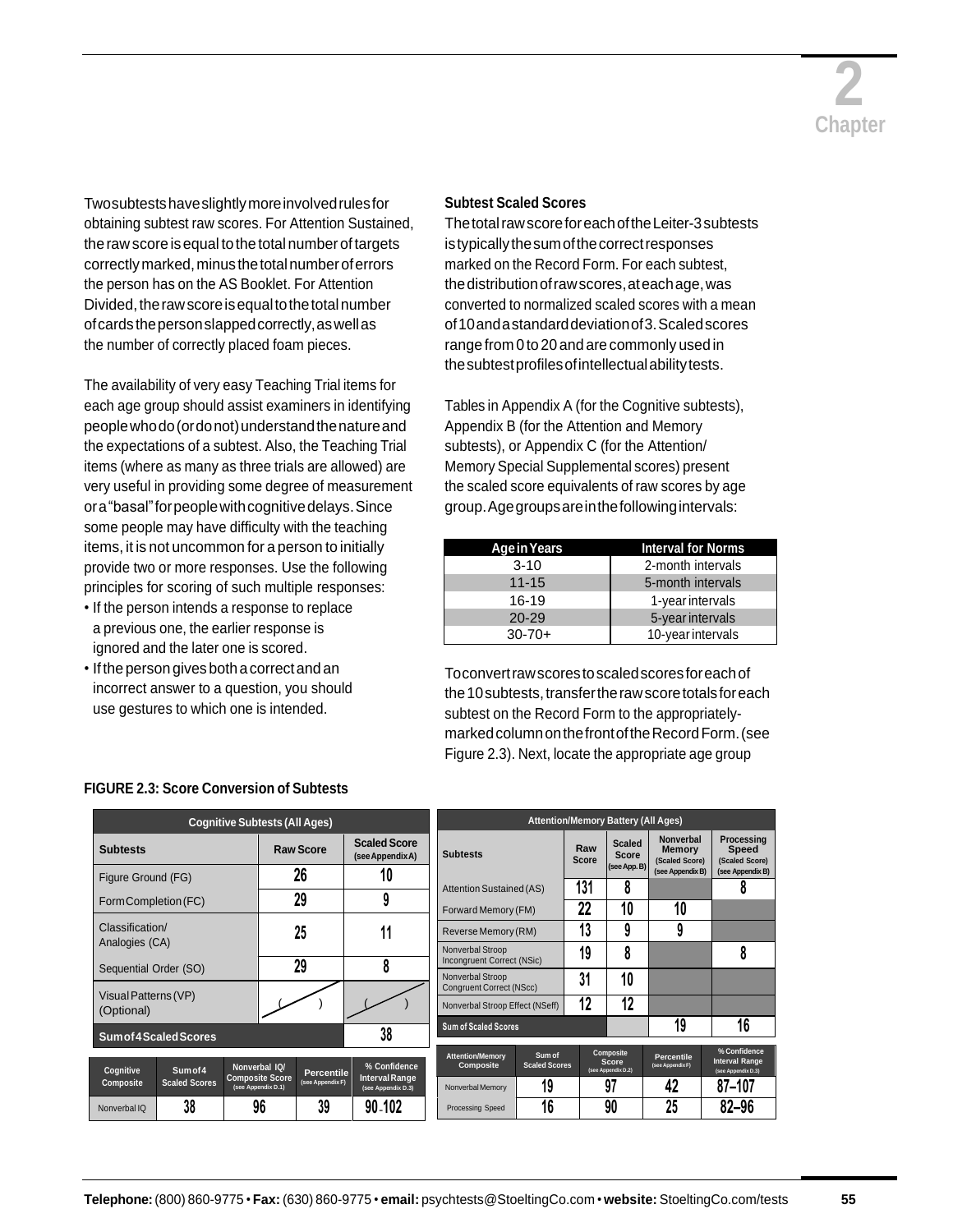

Composite Scores you will calculate and/or employ in your interpretive report. To simplify scoring, and facilitate the profiling of composites, all scores have been placed on an IQ-type metric (mean of 100 and a standard deviation of 15). *However, be cautious that the Composite Scores are not equated with IQ scores, for they all measure memory or attentional processes, not global intellectual ability.* 

The process of obtaining the A/M Battery Composite Scores parallels the one used for the Cognitive Battery described earlier in this chapter. Figure 2.3 presents a completed sample for the Attention and Memory Battery.

### **The steps included are:**

- **1. Organize and record** all the scaled score information on page 1 of the Record Form.
- **2. Sum the scaled scores** (down each column) for the A/M Composites. Remember that raw scores are NOT used in the composites.
- **3. Record the sum of scaled scores** in the appropriate sections on the Record Form.
- **4. Using the tables in Appendix B (A/M Battery-Composite Norms) and the scaled score sums,** find the appropriate Standardized Composite in the body of the table.
- **5. Record the Composite** on the Record Form.
- **6. Calculate the percentile equivalent and confidence intervals** using Appendices D and F for percentiles and confidence intervals. Then, profile all subtest scores and Composites for the A/M Battery.

### **Using Raw Scores of Zero in IQ Estimates**

Raw scores of zero on Leiter-3, and their relation to a person's abilities, are worth special mention. Such raw scores do not indicate a complete absence of the ability measured by the subtest; the person's ability in that particular domain should be considered indeterminate. For example, a young child may score zero on the first subtest, Figure Ground, but still have some ability to select objects out of a complex background. However, If

you find that a person has received ALL zero raw scores on the subtests composing an IQ estimate or Composite, you must note that this total score is indeterminate. We do not know, based on the Leiter-3, the person's true level of functioning.

### **Use of the Criterion-Referenced Growth Scales**

### **Using the Growth Scale Record Form**

The Leiter-3 growth scores, and item growth values, have been developed to counteract a welldeserved criticism of standardized norm-referenced scales: that norm-referenced scaled scores do not always provide detailed information about the skills of an individual, the growth that an individual is achieving, or the skills and processes that should be incorporated into the individual's treatment plan. The imprecision of norm-referenced scores is particularly true for people who are significantly delayed, and lower in functioning level, for their age.

To understand the purpose of growth scores, consider the following analogy of recording the height of a growing child. Marking the height of a child, across time on a wall chart produces a pure growth score. In contrast, comparing the child's height, to the average height of children of the same age, produces a norm-referenced (scaled) score. The shorter child is likely to always have a low norm-referenced score, but we can tell that the "short" child has a normal growth rate, despite ranking below average compared to most children in the same age group.

Using the tables in Appendix G, you can convert the raw scores for each subtest, each composite and each IQ estimate to Growth Scale scores. You can also identify the item growth values for each item passed or failed on the Leiter-3. These converted scores are provided to assist you with program planning, determining change over time, and explaining results to clients, parents, and teachers. To determine an individual's growth value on each item, first locate the item numbers for all the items that person passes. Next, turn to the tables in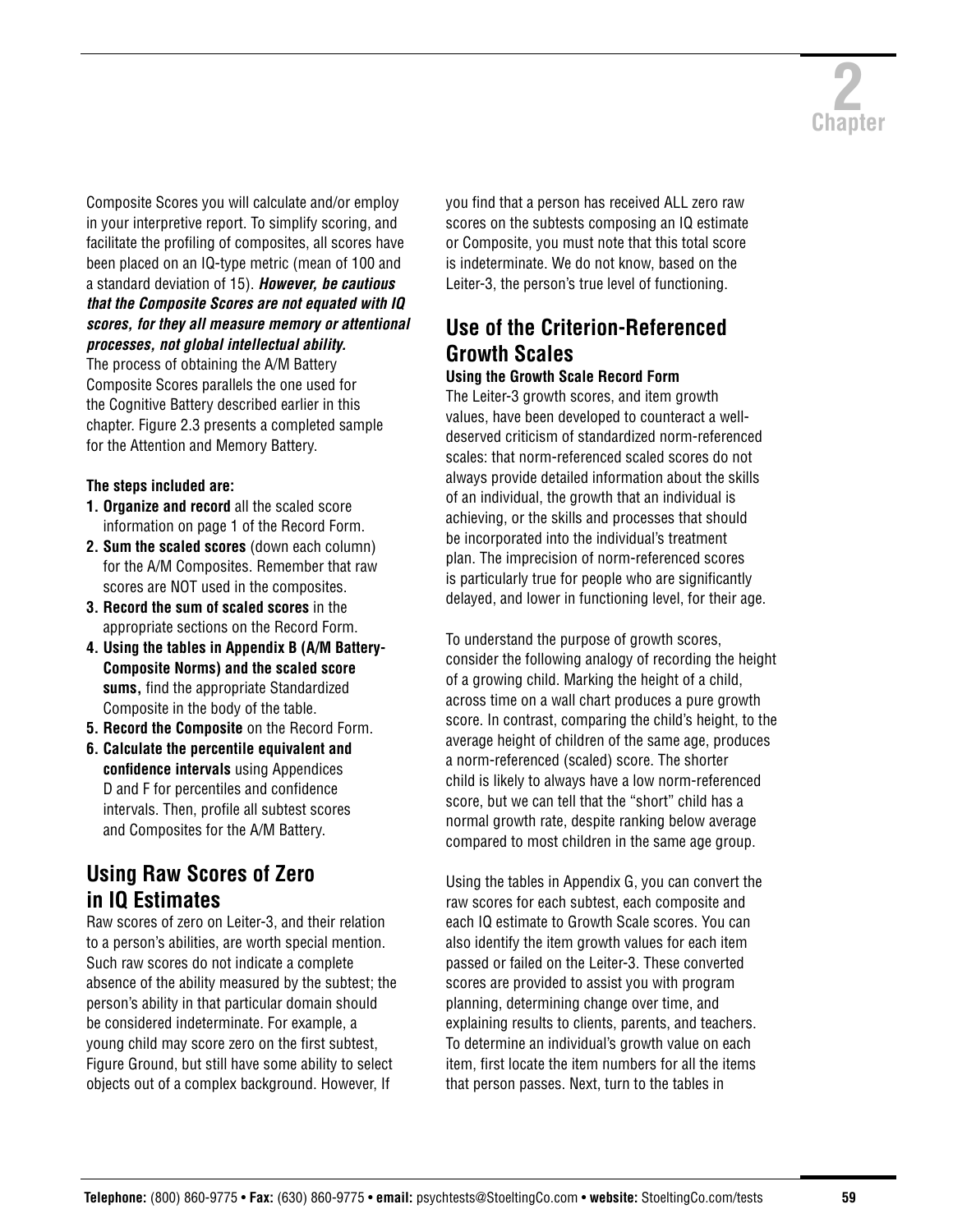### **Scoring the Leiter-3 Examiner Rating Scale Calculating Raw Scores on the Examiner Rating Scale**

To score the Examiner Rating Scale, circle the number corresponding to the rating of the frequency of the child's typical behavior, 0 for "Rarely/Never", 1 for "Sometimes", 2 for "Often", or 3 for "Usually/ Always". The Examiner Rating Scale is organized into sections ("subscales") such as Attention, Activity Level, Sociability, etc. After marking your ratings, sum your ratings in each subscale and write the subtotal for each section in the spaces provided on the Rating Form.

Transfer these raw scores to the appropriate box at the end of the Form with the appropriate sections (i.e. Section A-D scores and Section E-H Scores).

### **Converting Raw Scores to Scaled Scores on the Leiter-3 Examiner Rating Scale**

To obtain the subdomain scaled scores, follow the same steps as the Cognitive subtest standardized scaled scores. Then, read the far-left column to obtain the standardized scaled score that corresponds to the individual's raw scores, for each subdomain of the rating scales which were administered. Record these scaled scores in the appropriate space on the Rating Scale. **Only four subscales generate scaled scores. These subscales are Attention, Organization, Anxiety, and Energy.** Note that the scaled scores for the Rating Scale range from 1 to 12 ONLY, unlike the Cognitive or A/M subtests, which range from 1 to 20. This occurs because the Rating Scale is designed to measure within the "clinical" or problematic range of behavior frequency. Also, most of the normative sample, on most rating scale subdomains, scored in the average range, thus eliminating the "upper end" of the standard-score scale for most of these subdomains. In other words, most people received average ratings

(mostly "3s"), resulting in skewed and truncated scales. Truncated scales often occur with positively-rated attributes such as self-esteem, for which the general population scores homogeneously in the positive direction. As with all scaled-score profiles, however, clinical attention should be paid to scores of 4 or less (2 or more standard deviations below the mean), and some attention to scores of 5 and 6 (more than 1 SD below the mean). See the section below on Rating Scale Composites to complete the scoring of the ratings.

### **Calculation of Composites for the Examiner Rating Scale**

The Examiner Rating Scale also provides two composite scores, Cognitive/Social and Emotional/ Regulations. Calculation of the raw scores for these composite scores is simplified by the use of procedures provided on the Rating Scale Form. The raw scores for each composite score is the sum of all the subdomain raw scores included in that composite.

### **The steps in the process are:**

- 1. Add the raw scores for the subscales included in the specific composite score in which you are interested.
- 2. Enter this sum in the appropriate place on the Rating Scale Form.
- 3. Convert the raw score sum to a standardized composite score (mean 100 and standard deviation of 15) by using the norms tables in Appendix E.1-E.4, and enter the standardized composite score in the space provided.
- 4. Calculate the subscale Composite Scores by adding all raw scores in the section (i.e. A-D or E-H). Look up the Composite Score in Appendix E.5 for Cognitive Composite Score and E.6 for the Emotional Composite Score (see Figure 2.7).

Figure 2.8 shows the composites for the Examiner Rating Scale.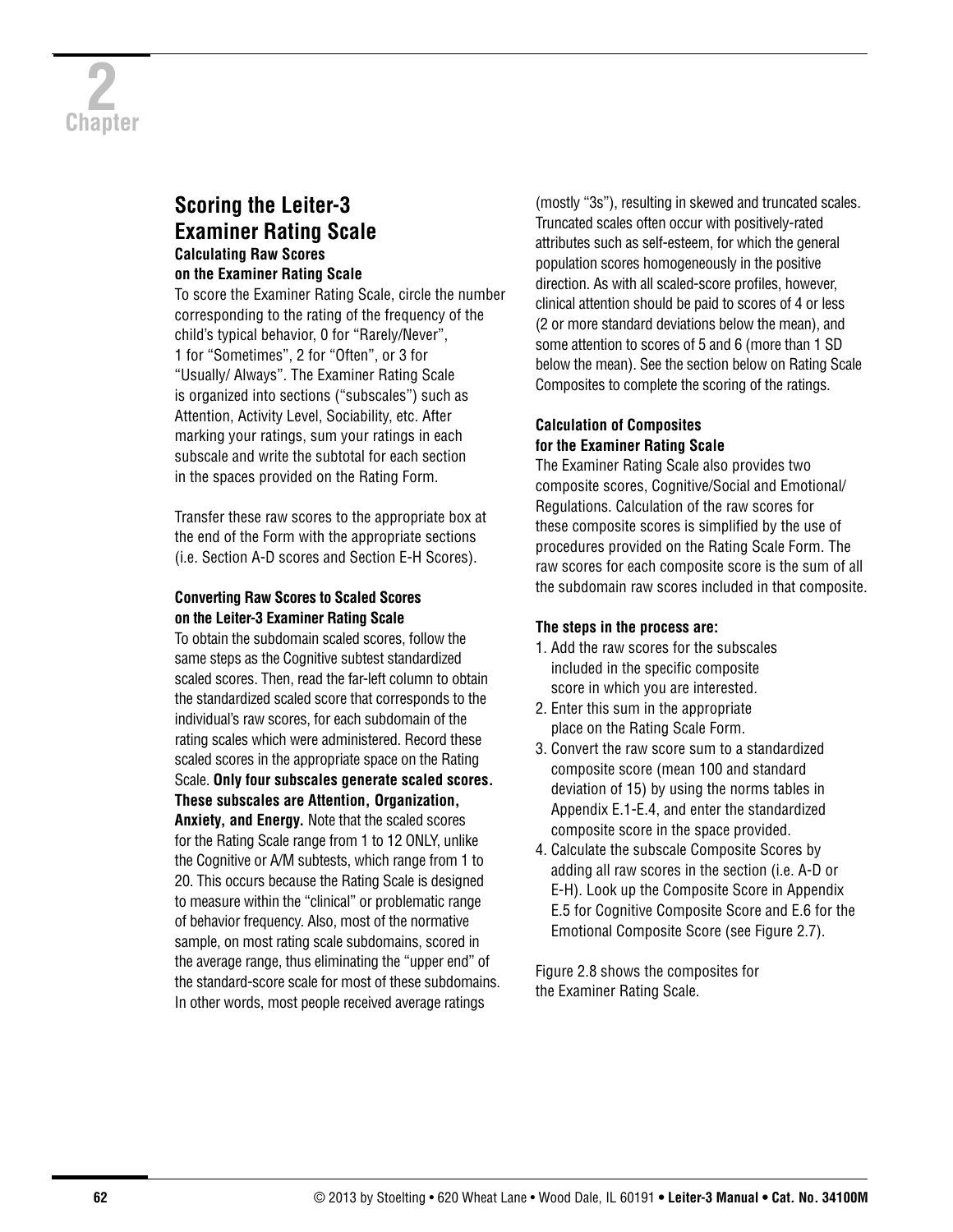# **4 Chapter**

memory and processing speed) are the basis of the Attention and Memory profile subtests. The model in Figure 4.1 provides a theoretical framework for examining the growth in cognitive abilities.

Other research (e.g., Elliot, 2008) shows a spatial factor becoming differentiated in older children, and functioning similar to Thurstone's (1937) "spatial" factor "S." Nonverbal IQ, as measured in the Leiter-3, appears to include inductive reasoning related to Cattell and Horn's (1966) fluid (Gf) factor (also identified by Carroll, 1993). Some subtests within the Leiter-3 IQ appear related to Thurstone's primary mental construct "General Reasoning" or "R" and to the second-stratum factor (Gv, Broad Visualization) in Cattell and Horn, and in Carroll's models. A slightly different, but similar, view of the factor composition of Leiter-R subtests (most the same as in Leiter-3) has been provided by McGrew and Flanagan (1997).

The individual's total nonverbal IQ score can be interpreted as evidence of the individual's nonverbal cognitive abilities relative to typical people in the same age-group. It provides information about the current status of the individual, and can be useful for program placement, intervention planning and research. The Leiter-3 should not be used to predict a young individual's future abilities unless there is overwhelming evidence of accurate prediction from multiple sources of information. Figure 4.2 presents descriptive classifications of various score levels on the Nonverbal IQ. The right-hand column of Figure 4.2 shows the percentile equivalents of the IQ ranges. The other columns in Figure 4.2

will be helpful in interpreting the other hierarchical levels of score interpretation on the Leiter-3.

Finally, as explained eloquently by Campbell (1996), due to the possible influence of socioeconomic, historical, and environmental influences on intelligence levels, the Leiter-3 IQ should NOT be interpreted as a measure of innate capacity, or the maximum potential of the individual. With environmental and educational stimulation, improvements in intelligence may be possible. As Kaufman (1990) has shown with data from the Wechsler Adult Intelligence Scale-Revised (WAIS-R, Wechsler, 1981), Full Scale IQ appears to be strongly associated with years of schooling completed by the individual; thus emphasizing the role of environmental influence on global ability. The information from the Leiter-3, especially the Growth Scale Record Form, can be used to determine an individual's current strengths and limitations on the subtests that compose the IQ Scores. This may be helpful in planning interventions, or curricula, by using the strengths to compensate for the weaknesses, or by focusing on areas which are not strengths. *However, the items in this test should never be made the focus of an intervention plan.* Interventions should employ related, but distinct, tasks for practicing cognitive abilities.

### **Research and Interpretation of IQ in Autism Assessment**

When the Leiter-3 results are available for cases of Autism Spectrum Disorder (ASD), some of the recent research and theory on intelligence in individuals with

| <b>IQ and Composite Scores</b> | <b>Subtest Scores</b> | <b>Category</b>              | <b>Percentiles</b> |  |  |
|--------------------------------|-----------------------|------------------------------|--------------------|--|--|
| 150-170                        | 20                    | <b>Extremely High/Gifted</b> | 99.9               |  |  |
| 130-149                        | $17 - 19$             | Very High/Gifted             | 98-99              |  |  |
| 120-129                        | $15 - 16$             | High                         | $91 - 97$          |  |  |
| 110-119                        | $13 - 14$             | Above Average                | 75-90              |  |  |
| $90 - 109$                     | $8 - 12$              | Average                      | $25 - 74$          |  |  |
| 80-89                          | $6 - 7$               | <b>Below Average</b>         | $9 - 24$           |  |  |
| $70 - 79$                      | $4 - 5$               | Low                          | $3 - 8$            |  |  |
| $55 - 69$                      | $1 - 3$               | Very Low and Mild Delay      | $1-2$              |  |  |
| $40 - 54$                      |                       | Moderate Delay               | 0.10               |  |  |
| $30 - 39$                      |                       | Severe Delay                 | 0.04               |  |  |

**FIGURE 4.2: Descriptive Classification Labels for Leiter-3 Nonverbal IQ Scores**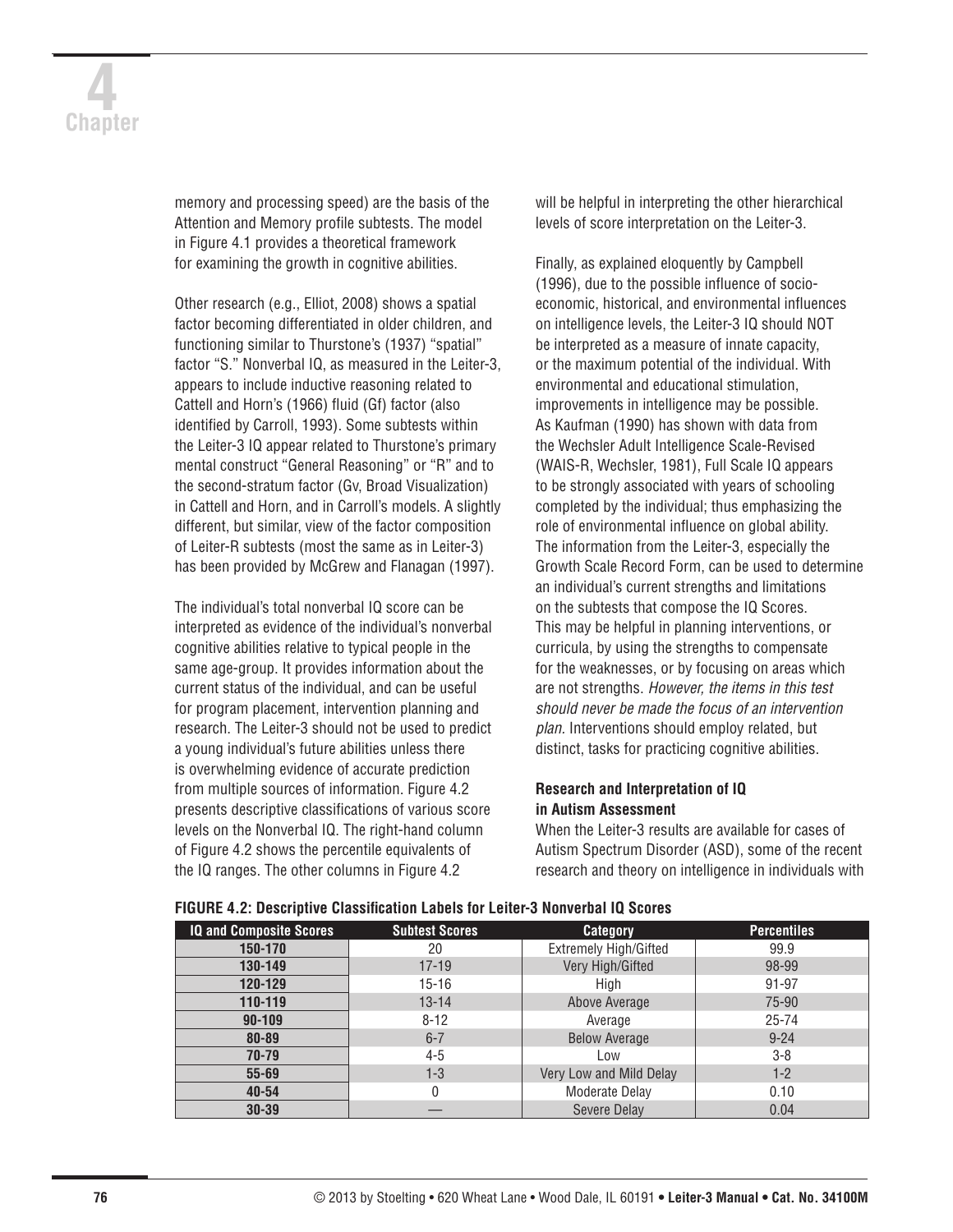### **Case Study of Growth Scale and Normative Score Usage**

| <b>FIGURE 4.6: Maria's Cognitive Scores</b> |  |  |  |
|---------------------------------------------|--|--|--|
|---------------------------------------------|--|--|--|

| <b>Figure</b><br><b>Ground</b> | <b>Form</b><br><b>Completion</b> | <b>Classification Sequential</b><br><b>Analogies</b> | <b>Order</b> |
|--------------------------------|----------------------------------|------------------------------------------------------|--------------|
| 10                             |                                  |                                                      |              |
| Nonverbal IQ                   |                                  | <b>Growth Score</b>                                  |              |
| 96                             |                                  | 502                                                  |              |

As shown in Figure 4.6, Maria shows a very uniform, average-level profile of scaled scores, and a global level of 95 IQ. Thus, the Leiter-3 appears to have avoided penalizing her for her lack of the English language.

In terms of intervention ideas to explore following her testing, she appears to have mastered many of the types of tasks in visualization and reasoning. Based on the Growth Scale Item Difficulty values of items (see Figure 4.3 or Appendix G), more difficult items for Maria could be challenged with the advanced items in Classification/Analogies and Form Completion Although the specific items in these subtests would never be the target of instruction, the results suggest that advanced areas of visual transformation (rotation, analogy, 3-dimensional representation) may be challenging new targets for Maria (assuming that these areas are of interest to her and provide new skills relevant to future schooling, career, etc.).

### **The Concept of "Person Fit" on the Growth Scales**

Based on the original work of Wright and Stone (1979), it is possible to examine, systematically, the pattern of item responses in the individual's protocol. Because the items on all Leiter-3 subtests are arranged in approximate item-difficulty order (from easy to difficult), unusual patterns can be identified, such as missing easy items while passing difficult items. This process has been called "person fit" by Linacre and Wright (1990), to emphasize the question of whether the individual's responses are as consistent as would be required by a perfect scaling of the items.

### *Inconsistent responding may be indicative of any one or more of the following:*

- **1. "Lapses" in Attention.** The distracted individual, or the individual with ADHD, may not attend to difficult items consistently, and may be distracted in the face of simple items. Thus, a poor "person fit" can be an indication of an attention lapse during testing.
- **2. "Gaps" in Ability.** Individuals with disabilities, or learning difficulties, often have an inconsistent academic history. Thus, they may show mastery of a few difficult items, while missing easy ones. A review of the academic history, medical history and other circumstances of the individual, may reveal hypotheses concerning response inconsistencies.
- **3. "Guessing."** Although all Leiter-3 items were screened for elimination of guessing factors, some individuals may show a pattern of correctly answering a few difficult items when their Growth Scale Ability Score is much lower than the level of those items. Check the Examiner Rating Scale and see if there is evidence of impulsive responding or guessing (or, if you are the examiner, note the guessing behavior as it occurs, and/or ask the individual questions about the difficult items, following the conclusion of testing).
- **4. "Sleeping."** The individual may miss a series of easy items, and, then, suddenly begin to correctly answer, as if he or she was "asleep" and suddenly "woke up." After testing, you could ask the individual if they liked the subtest, and try to find out why he/she suddenly improved.
- **5. "Plodding" or "Quitting."** If an individual has a consistent pattern of getting all initial items correct, followed by all incorrect answers (e.g., never gets a more difficult item correct), ask yourself if he/she showed signs of "giving up" easily or lacking motivation to tackle difficult items. Also, the individual may be very deliberate and will not attempt items perceived to be too difficult.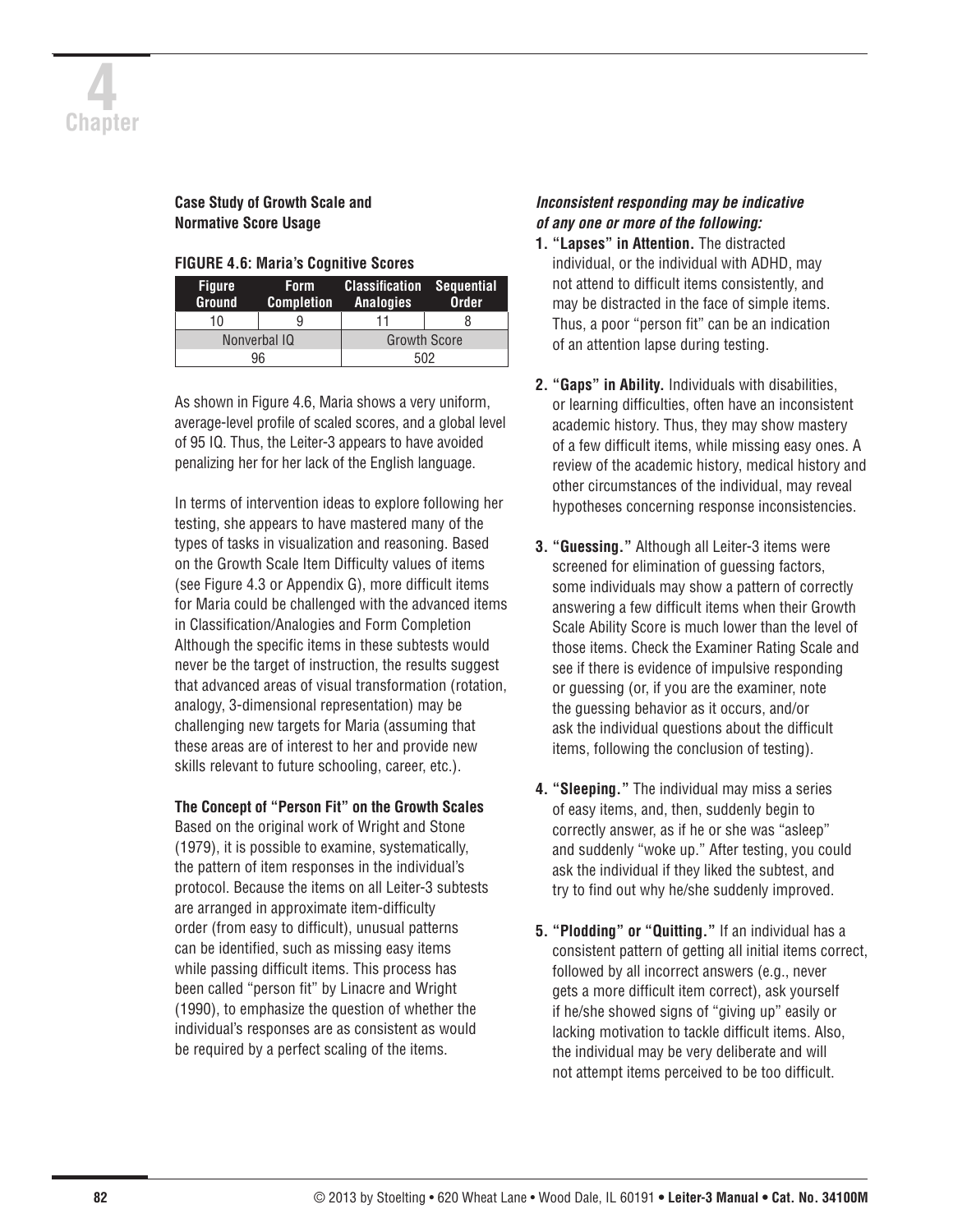# **4 Chapter**

Memory (where there is no longer-term retrieval, only immediate memory) is 13 (one standard deviation above the mean) whereas her score on Reverse Memory (which requires that she retain the image long enough to reverse the order in her mind) is only 7 (one standard deviation *below* the mean). Thus, Sarah would appear to have a deficit in working memory, and it would be misleading to state that her overall Nonverbal memory is in the average range.

**Although quantitative interpretation is very useful and forms the basis of clinical interpretation, clinical interpretation allows the examiner to go much deeper into the nature of the subtests to try to elucidate the nature of the individual's abilities and disabilities.** Discovery of the processes that underlie his or her performance on the subtests can be more important than the overall score level. For maximum applicability, the score profile information must be combined with information from the parents/caretakers and teachers. It is critical to try to meld the information you have obtained from the Leiter-3 with information about the person's quality of life. The relationship between the person's functional abilities and skills and his/ her cognitive strengths and limitations, as derived from the scale, will be of maximum import.

Your clinical interpretation can help to uncover which underlying abilities or processes result in sets of high or low scores in the individual's profile. All Leiter-3 subtests require certain abilities in common (i.e., attention to the task). However, beyond that the attributes of each subtest vary. By analyzing the person's patterns of strengths and weaknesses on subtests, the examiner is synthesizing the person's performance at a much higher conceptual level, than mere reporting of subtest scores.

### **Case Studies CASE 1: TRAUMATIC BRAIN INJURY BROUGHT ON BY A STROKE 20 YEARS AGO.**

Amanda is an 87 year, 0 month, and 21 day female who suffered from a stroke 20 years ago. This stroke left her with brain injury.

### **Amanda's Leiter 3 scores**

| <b>Subtest</b>                  | <b>Raw Score</b> | <b>Scaled Score</b> |
|---------------------------------|------------------|---------------------|
| <b>Figure Ground</b>            | 18               |                     |
| <b>Form Completion</b>          | 22               | 5                   |
| <b>Classification/Analogies</b> | 20               |                     |
| <b>Sequential Order</b>         | 14               |                     |
| <b>Nonverbal IQ</b>             |                  | 69                  |

Amanda's mental organizational abilities appear to be quite low, as she scored a 5 on both Form Completion and Sequential Order. Her reasoning and mental flexibility are falling below the average. Although she may understand how objects relate to each other, she struggles with being able to organize them, and have more abstract thought patterns.

### **Amanda's Attention/Memory Battery Scores**

| <b>Subtest</b>                | <b>Raw Score</b> | <b>Scaled Score</b> |
|-------------------------------|------------------|---------------------|
| <b>Attention Sustained</b>    | 53               |                     |
| <b>Forward Memory</b>         | 16               |                     |
| <b>Reverse Memory</b>         | 9                |                     |
| <b>NS Incongruent Correct</b> | 6                | 3                   |
| <b>NS Congruent Correct</b>   |                  | 2                   |
| <b>NS Effect</b>              |                  | 8                   |
| <b>Nonverbal Memory</b>       | 15               | 87                  |
| <b>Processing Speed</b>       | 5                | 61                  |

Amanda's ability to visually sustain her attention, which requires good visual scanning and motoric inhibition on a rapid repetitive motor task, is significantly low. Cancellation tasks in general, like the Attention Sustained subtest, "can reflect the general slowing and inattentiveness of diffuse damage or acute brain conditions or the more specific defects of response shifting and motor smoothness or of unilateral inattention" (Lezak, 1995, p.354).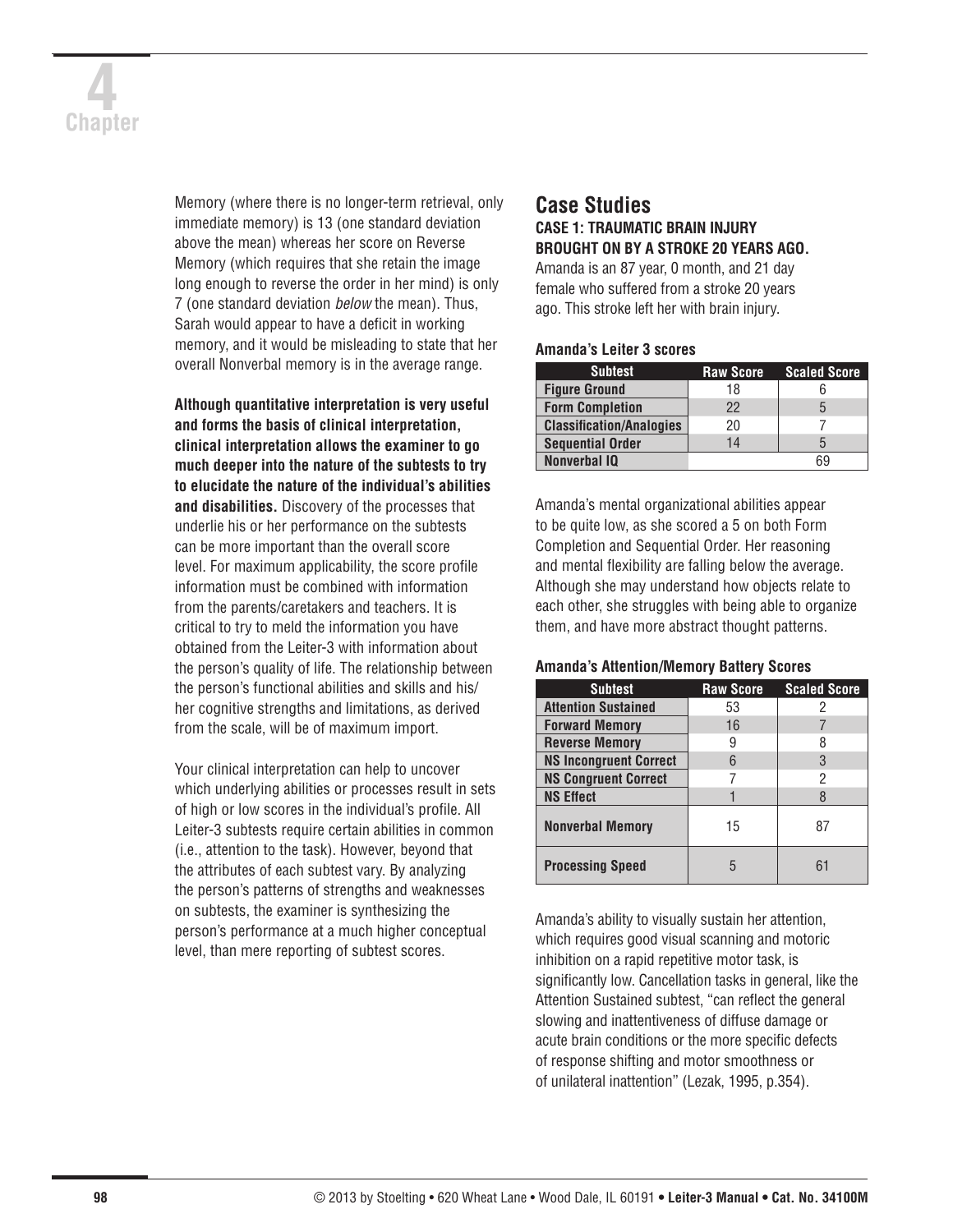

Amanda also showed that she has relatively low Stroop scores, which indicates she is experiencing a significant level of interference.

### **Amanda's Supplemental A/M Scores**

| Attention Sustained Errors 0  |
|-------------------------------|
| Attention Divided Correct  12 |
|                               |
|                               |
|                               |
|                               |

Based on the scores Amanda achieved on the Leiter-3, her ability to sustain attention has been greatly affected by her disability, and is impacting her executive functioning overall. She will struggle with organizing her thoughts and maintaining her attention. Her strength, and her ability which helps to compensate for her weaknesses, are her memory skills. She has good short term and working memory abilities when compared to her other skills. Amanda's performance is also affected by her age. Processing speed is known to decrease with age.

### **CASE 2: AUTISM WITH SEVERE SPEECH DELAY.**

Max is an 8-year, 7 month-old Hispanic male from the Northeast. His household is bilingual. His parents have a combined education of High School. Max has been diagnosed with Autism and also has a severe speech delay. During testing, the examiner had to use Skittles as a reinforcement so that Max would attend to the tasks. He was unable to complete the Attention Divided and Nonverbal Stroop subtest, so a Processing Speed score is not available.

### **Max's Cognitive Profile Score**

| <b>Subtest</b>                  | <b>Raw Score</b> | <b>Scaled Score</b> |
|---------------------------------|------------------|---------------------|
| <b>Figure Ground</b>            | 9                |                     |
| <b>Form Completion</b>          | 21               | 8                   |
| <b>Classification/Analogies</b> | 16               |                     |
| <b>Sequential Order</b>         | 11               | b                   |
| <b>Nonverbal IQ</b>             |                  |                     |

Max did a much better job on the subtests requiring him to be mentally flexible and organize images in his head. He appears to perform better on more abstract tasks, where images are non-representational.

He struggled most in a task of basic visual interference, and given the background information provided by the examiner, it can be concluded that Max struggled on this subtest (Figure Ground) because he was unable to attend to the task long enough to find the necessary images embedded in the pictures. He was easily distracted by the extraneous information in the images.

Not surprising, Max also struggled with Sequential Order, which requires focus on a rule generation related to problems of seriation or sequential information.

### **Max's Attention/Memory Battery Scores**

| <b>Subtest</b>             | <b>Raw Score</b> | <b>Scaled Score</b> |
|----------------------------|------------------|---------------------|
| <b>Attention Sustained</b> | 23               |                     |
| <b>Forward Memory</b>      |                  |                     |
| <b>Reverse Memory</b>      |                  |                     |

Nonverbal Memory Scaled Score = 51 \*Could not complete the NV or the AD subtests.\*

Max showed significant inability to sustain his attention on a task, as well as remember short spans of information. These scores should be interpreted with caution, however, as Max may have been resistant, and unwilling to engage in the tasks required by him. Even with that consideration, however, his scores overall support his difficulty in maintaining attention on a task over a period of time.

### **Max's Examiner Rating Scale Scores**

| <b>Scale</b>                                    | <b>Raw Score</b> | <b>Scaled</b><br><b>Score</b> |
|-------------------------------------------------|------------------|-------------------------------|
| <b>Attention</b>                                |                  | 2                             |
| <b>Organization</b>                             | 12               | 3                             |
| <b>Activity</b>                                 | 5                |                               |
| <b>Social</b>                                   | 10               |                               |
| Cognitive/<br><b>Social Composite</b>           |                  | 64                            |
| <b>Energy and Feeling</b>                       | 12               | 5                             |
| <b>Regulation</b>                               |                  |                               |
| <b>Anxiety</b>                                  | 14               | 7                             |
| <b>Sensory</b>                                  | 5                |                               |
| <b>Emotions/Regulations</b><br><b>Composite</b> |                  | 68                            |